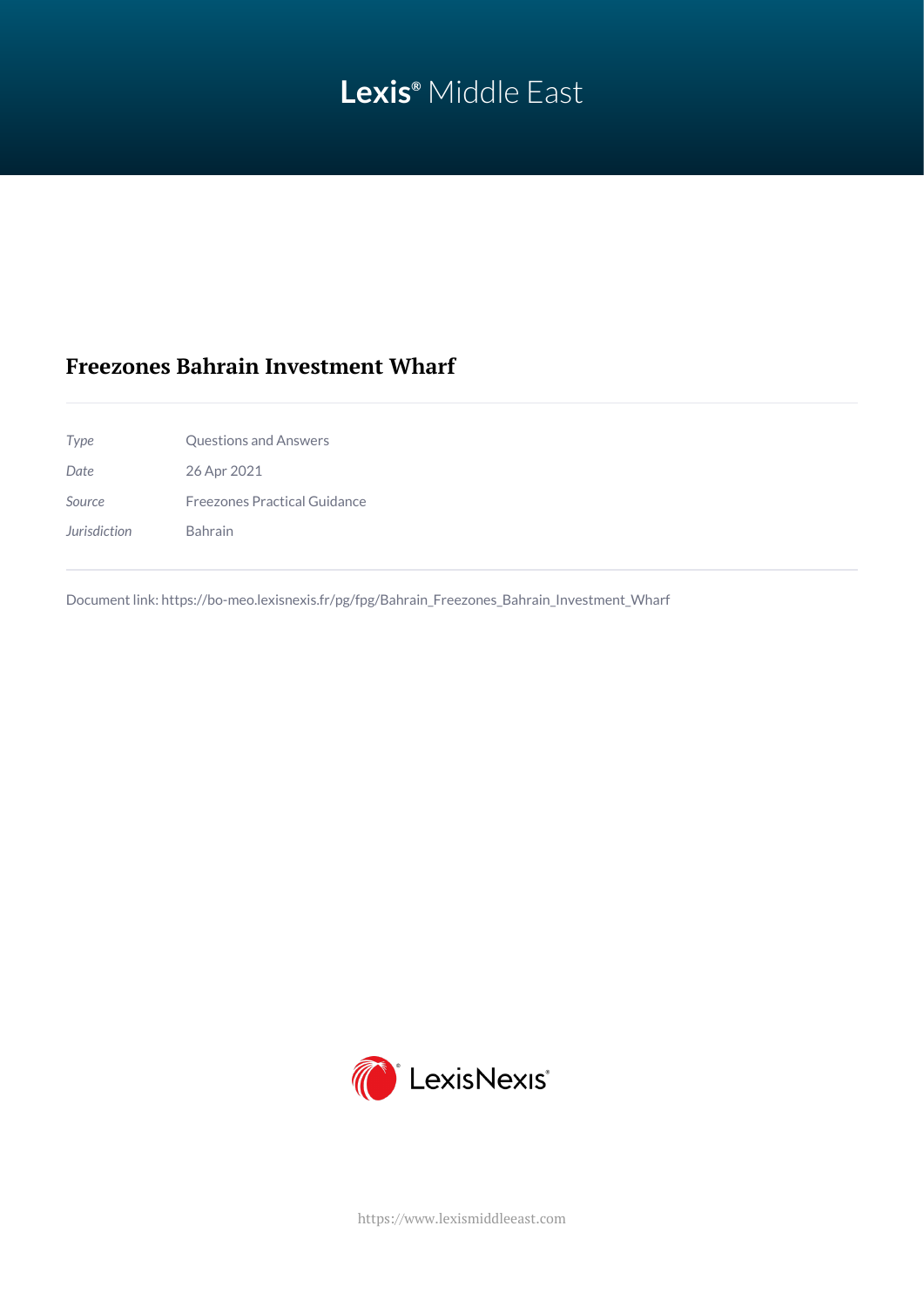## **Table of contents**

| 15. Are there any specific rules governing when the moveable property is removed from the free zone area or transferred into<br>26. What are the main features of a property lease in this free zone and what are the key restrictions when leasing a property?.<br>28. What environmental requirements must construction companies building in this free zone consider, e.g. form of building,<br>32. Is it possible for hotels and retail establishments to operate in this free zone- how do they establish themselves?  5 |                                                                                                                               |  |
|-------------------------------------------------------------------------------------------------------------------------------------------------------------------------------------------------------------------------------------------------------------------------------------------------------------------------------------------------------------------------------------------------------------------------------------------------------------------------------------------------------------------------------|-------------------------------------------------------------------------------------------------------------------------------|--|
|                                                                                                                                                                                                                                                                                                                                                                                                                                                                                                                               |                                                                                                                               |  |
|                                                                                                                                                                                                                                                                                                                                                                                                                                                                                                                               |                                                                                                                               |  |
|                                                                                                                                                                                                                                                                                                                                                                                                                                                                                                                               |                                                                                                                               |  |
|                                                                                                                                                                                                                                                                                                                                                                                                                                                                                                                               | 4. What key areas of local legislation must a business operating in this free zone still comply with? What are the most       |  |
|                                                                                                                                                                                                                                                                                                                                                                                                                                                                                                                               |                                                                                                                               |  |
|                                                                                                                                                                                                                                                                                                                                                                                                                                                                                                                               |                                                                                                                               |  |
|                                                                                                                                                                                                                                                                                                                                                                                                                                                                                                                               |                                                                                                                               |  |
|                                                                                                                                                                                                                                                                                                                                                                                                                                                                                                                               |                                                                                                                               |  |
|                                                                                                                                                                                                                                                                                                                                                                                                                                                                                                                               |                                                                                                                               |  |
|                                                                                                                                                                                                                                                                                                                                                                                                                                                                                                                               |                                                                                                                               |  |
|                                                                                                                                                                                                                                                                                                                                                                                                                                                                                                                               |                                                                                                                               |  |
|                                                                                                                                                                                                                                                                                                                                                                                                                                                                                                                               |                                                                                                                               |  |
|                                                                                                                                                                                                                                                                                                                                                                                                                                                                                                                               |                                                                                                                               |  |
|                                                                                                                                                                                                                                                                                                                                                                                                                                                                                                                               |                                                                                                                               |  |
|                                                                                                                                                                                                                                                                                                                                                                                                                                                                                                                               |                                                                                                                               |  |
|                                                                                                                                                                                                                                                                                                                                                                                                                                                                                                                               |                                                                                                                               |  |
|                                                                                                                                                                                                                                                                                                                                                                                                                                                                                                                               | 17. Is there any specific ongoing regulation or monitoring firms operating as particular types of companies by this free zone |  |
|                                                                                                                                                                                                                                                                                                                                                                                                                                                                                                                               |                                                                                                                               |  |
|                                                                                                                                                                                                                                                                                                                                                                                                                                                                                                                               |                                                                                                                               |  |
|                                                                                                                                                                                                                                                                                                                                                                                                                                                                                                                               |                                                                                                                               |  |
|                                                                                                                                                                                                                                                                                                                                                                                                                                                                                                                               |                                                                                                                               |  |
|                                                                                                                                                                                                                                                                                                                                                                                                                                                                                                                               | 22. What entry qualifications and permits are required for staff working in this free zone, and how are employees registered  |  |
|                                                                                                                                                                                                                                                                                                                                                                                                                                                                                                                               |                                                                                                                               |  |
|                                                                                                                                                                                                                                                                                                                                                                                                                                                                                                                               |                                                                                                                               |  |
|                                                                                                                                                                                                                                                                                                                                                                                                                                                                                                                               |                                                                                                                               |  |
|                                                                                                                                                                                                                                                                                                                                                                                                                                                                                                                               | 5                                                                                                                             |  |
|                                                                                                                                                                                                                                                                                                                                                                                                                                                                                                                               |                                                                                                                               |  |
|                                                                                                                                                                                                                                                                                                                                                                                                                                                                                                                               |                                                                                                                               |  |
|                                                                                                                                                                                                                                                                                                                                                                                                                                                                                                                               |                                                                                                                               |  |
|                                                                                                                                                                                                                                                                                                                                                                                                                                                                                                                               |                                                                                                                               |  |
|                                                                                                                                                                                                                                                                                                                                                                                                                                                                                                                               |                                                                                                                               |  |
|                                                                                                                                                                                                                                                                                                                                                                                                                                                                                                                               |                                                                                                                               |  |
|                                                                                                                                                                                                                                                                                                                                                                                                                                                                                                                               |                                                                                                                               |  |
|                                                                                                                                                                                                                                                                                                                                                                                                                                                                                                                               |                                                                                                                               |  |

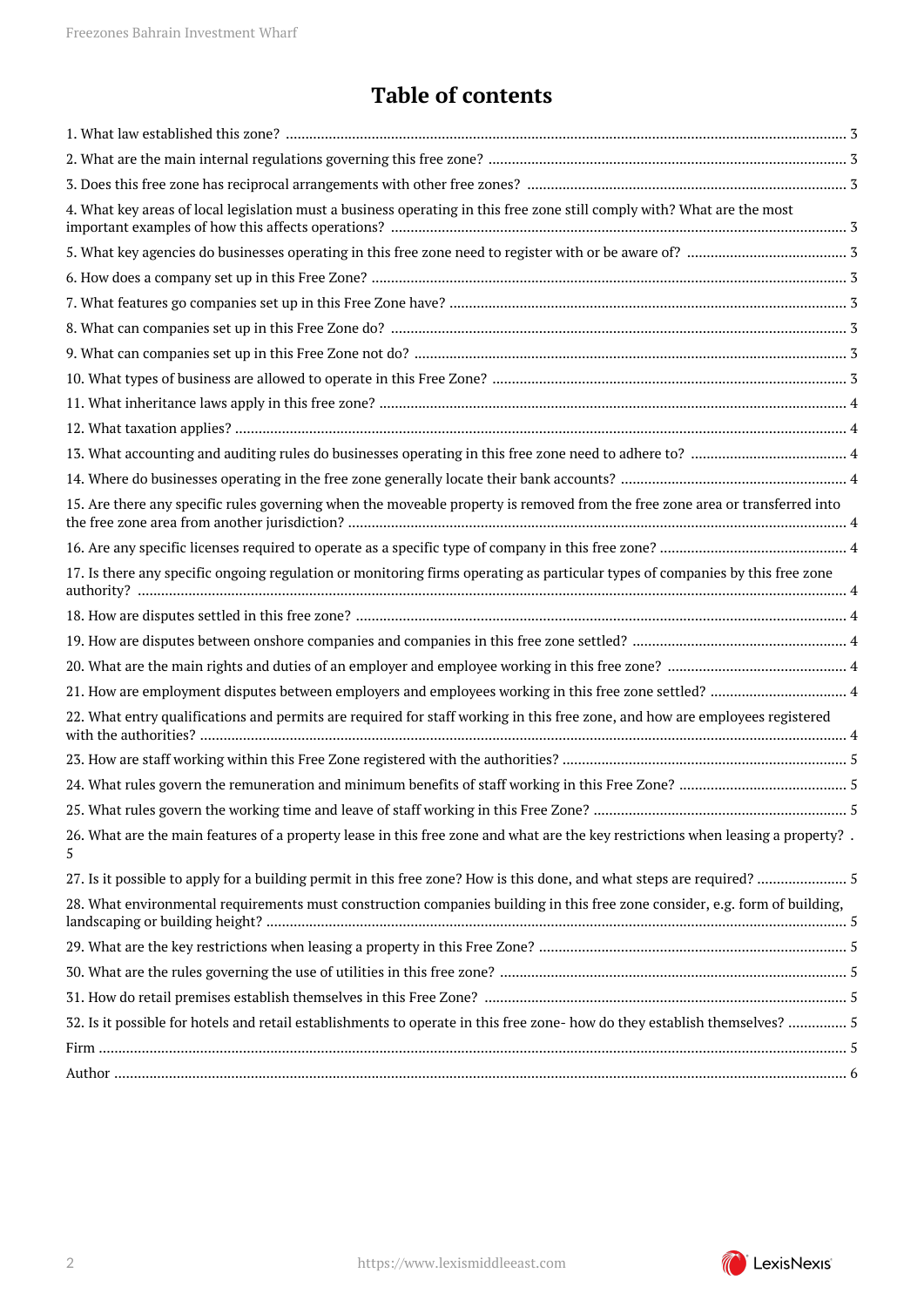## <span id="page-2-0"></span>**1. What law established this zone?**

The Bahrain Investment Wharf (BIW), worth \$1.3 billion Dollars, is the Kingdom's largest privately owned and operated industrial park. It is governed by the Sovereign Wealth Fund, Mumtalakat.

## <span id="page-2-1"></span>**2. What are the main internal regulations governing this free zone?**

As BIW is a Free Zone in Bahrain, the regulations governing it are the same as any ordinary area of the nation. There are no specific internal regulations governing companies formed in it.

#### <span id="page-2-2"></span>**3. Does this free zone has reciprocal arrangements with other free zones?**

No answer given.

## <span id="page-2-3"></span>**4. What key areas of local legislation must a business operating in this free zone still comply with? What are the most important examples of how this affects operations?**

Considering the nature of this area and the fact it is not a true free zone, the external regulations of the country are the primary regulations which must be abided by in the Port. Some of the key laws are:

- The Commercial Companies Law, Bahrain Decree-Law No. 21/2001.
- The Labour Law issued in Bahrain Law No. 36/2012.
- The GCC Common Customs Law of 2001.

## <span id="page-2-4"></span>**5. What key agencies do businesses operating in this free zone need to register with or be aware of?**

The crucial agencies to register with and obtain approval from depend on the businesses activities. Some of the key agencies are:

- Foreign Affairs Ministry;
- Industry, Commerce and Tourism Ministry.

However this list is not exhaustive

## <span id="page-2-5"></span>**6. How does a company set up in this Free Zone?**

A commercial company is set up by:

- Completing an electronic application and submitting it to the relevant authorities in the MOICT to obtain approvals
- Paying any municipal fees;
- Obtaining any external approvals;
- Documenting the Articles of Incorporation and Association;
- Publishing in the Official Gazette.

#### <span id="page-2-6"></span>**7. What features go companies set up in this Free Zone have?**

As this is not a free zone company, there are no specific special features.

#### <span id="page-2-7"></span>**8. What can companies set up in this Free Zone do?**

The key economic areas companies can have as their business activities are

- Retail:
- Cargo Facilities;
- Advertising.

#### <span id="page-2-8"></span>**9. What can companies set up in this Free Zone not do?**

Anything not related to the activities mentioned cannot be done in this airport zone. However, offices for companies as well as warehouses can be obtained for numerous purposes.

## <span id="page-2-9"></span>**10. What types of business are allowed to operate in this Free Zone?**

The key economic areas companies can have as their business activities are:

- Retail:
- Cargo Facilities;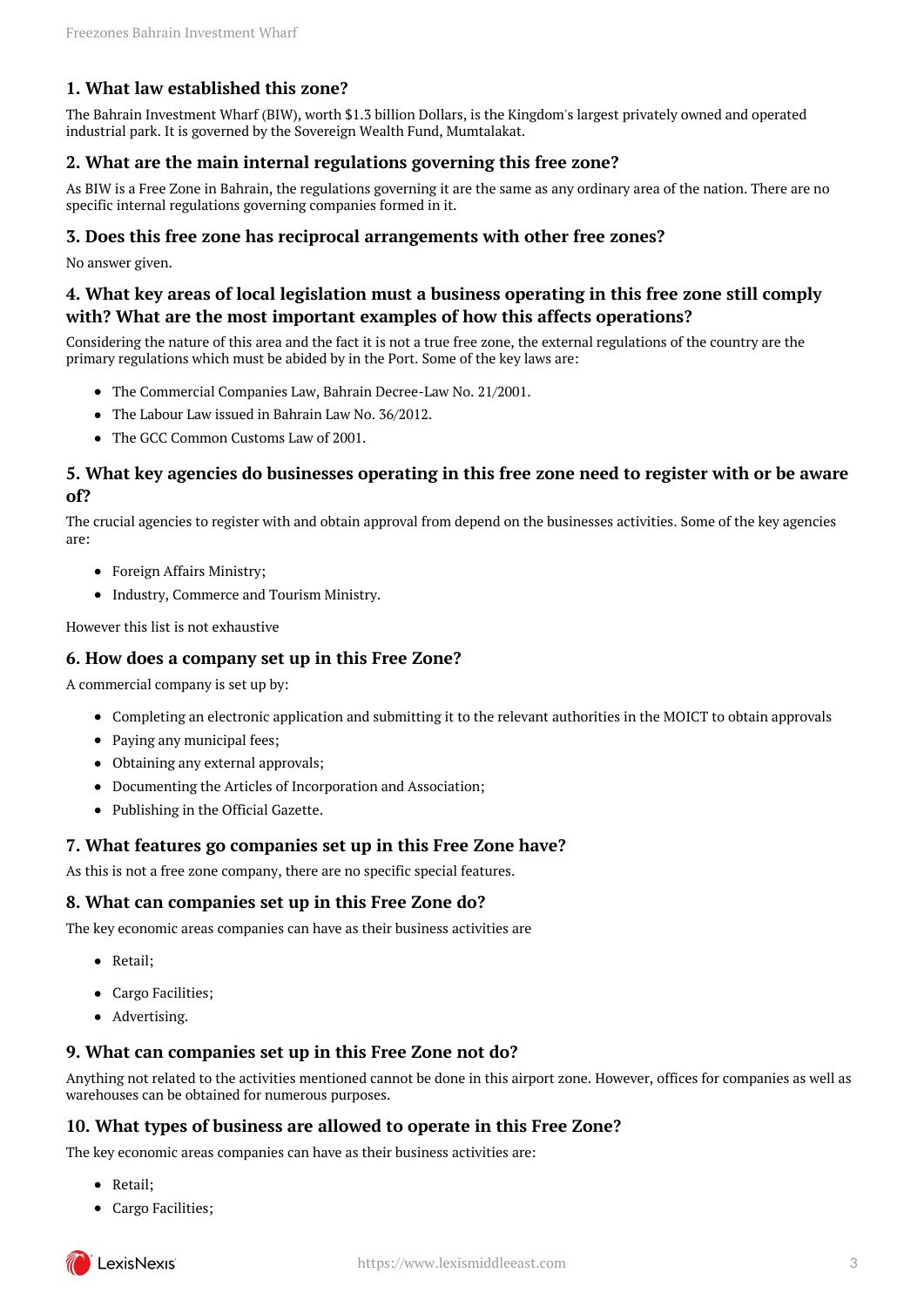• Advertising.

## <span id="page-3-0"></span>**11. What inheritance laws apply in this free zone?**

Bahrain is an Islamic nation and so the key regulation regarding inheritance is Islamic Sharia law apply.

## <span id="page-3-1"></span>**12. What taxation applies?**

There is no corporation tax in Bahrain at this point in time except in the oil and gas industry. There is a municipality tax of 10% on commercial properties and VAT has applied since 1 January 2019.

## <span id="page-3-2"></span>**13. What accounting and auditing rules do businesses operating in this free zone need to adhere to?**

The regulation concerning Bahrain's commercial companies and their financing and auditing is Bahrain Decree-Law No. 21 //2001 as amended by Bahrain Decree-Law No. 50/2014.

## <span id="page-3-3"></span>**14. Where do businesses operating in the free zone generally locate their bank accounts?**

As the Port is a Free Zone, the corporate bank account has to be opened on the mainland as any other ordinary corporate bank account.

## <span id="page-3-4"></span>**15. Are there any specific rules governing when the moveable property is removed from the free zone area or transferred into the free zone area from another jurisdiction?**

BIW is a free zone and so when it comes to moveable property, the regulations which apply onshore apply .

#### <span id="page-3-5"></span>**16. Are any specific licenses required to operate as a specific type of company in this free zone?**

Licenses are the same as those found onshore and are dependent on the business activities being applied for and performed.

## <span id="page-3-6"></span>**17. Is there any specific ongoing regulation or monitoring firms operating as particular types of companies by this free zone authority?**

BIW is managed and run by Mumtalakat, the nation's sovereign wealth fund. Companies are also monitored by the Labour Ministry for employee-related matters and other ministries depending on the specific business activities.

#### <span id="page-3-7"></span>**18. How are disputes settled in this free zone?**

There are a few methods to settle disputes. The Bahrain Chamber for Dispute Resolution is one entity. It was established by Bahrain Decree-Law No. 30/2009 and is an independent body responsible for settling corporate and Government disputes. However, the types of disputes covered include arbitration and mediation rather than litigation.

The Bahrain Courts, which are made up of the civil law courts and the Sharia law courts handle litigation matters.

#### <span id="page-3-8"></span>**19. How are disputes between onshore companies and companies in this free zone settled?**

This BIW is a free zone and so disputes are handled no differently.

#### <span id="page-3-9"></span>**20. What are the main rights and duties of an employer and employee working in this free zone?**

The Labour Law contained in Bahrain Law No. 36/2012 covers labour matters including employer and employee duties. The duties covered include working hours, end of service benefits and employee leave

#### <span id="page-3-10"></span>**21. How are employment disputes between employers and employees working in this free zone settled?**

There are a few methods to settle disputes. The Bahrain Chamber for Dispute Resolution is one entity. It was established by Bahrain Decree-Law No. 30/2009 and is an independent body responsible for settling corporate and Government disputes. However, the types of disputes covered include arbitration and mediation rather than litigation.

The Bahrain Courts, which are made up of the civil law courts and the Sharia law courts handle litigation

## <span id="page-3-11"></span>**22. What entry qualifications and permits are required for staff working in this free zone, and how are employees registered with the authorities?**

All requirements from employees are mentioned in the Bahrain Labour Law, Bahrain Law No. 36/2012. Requirements depends on the position of the employees as well as what is stated in their contracts concerning their benefits.

Employees must be registered by the company with the Labour and Social Affairs Ministry in order for them to receive a Certificate of Registration. An additional registration must be made with the General Organisation of Social Insurance and regular fees must be paid. for by Bahraini nationals, these relate to pension as well as work related injuries, although for nonnationals, it only relates to work injuries. These registrations are performed through the appropriate online portals.

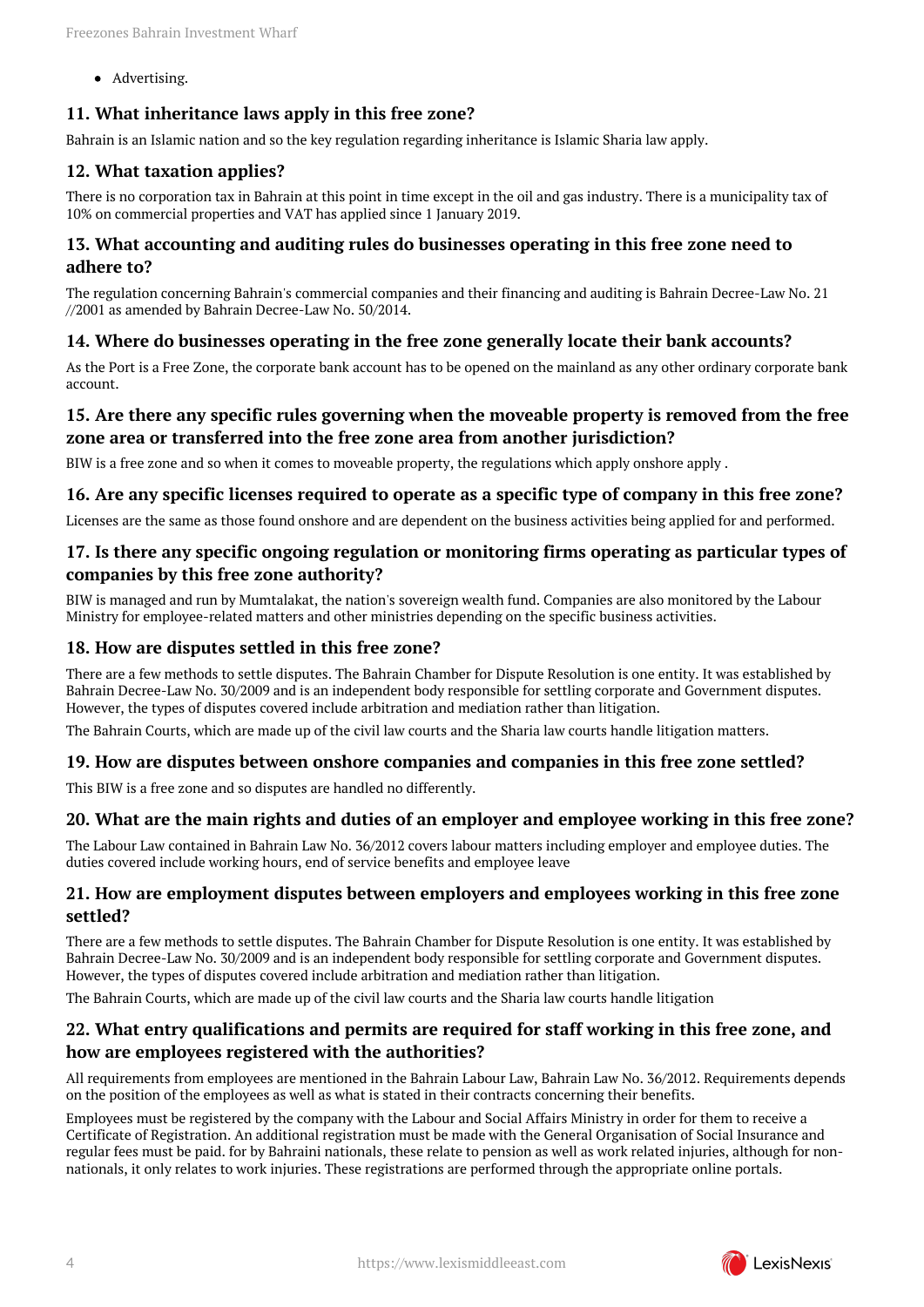## <span id="page-4-0"></span>**23. How are staff working within this Free Zone registered with the authorities?**

All requirements from employees are mentioned in the Bahrain Labour Law, Bahrain Law No. 36/2012. Requirements depends on the position of the employees as well as what is stated in their contracts concerning their benefits.

Employees must be registered by the company with the Labour and Social Affairs Ministry in order for them to receive a Certificate of Registration. An additional registration must be made with the General Organisation of Social Insurance and regular fees must be paid. For Bahraini nationals, these relate to pension as well as work related injuries, although for nonnationals, it only relates to work injuries. These registrations are performed through the appropriate online portals.

#### <span id="page-4-1"></span>**24. What rules govern the remuneration and minimum benefits of staff working in this Free Zone?**

The Bahrain Labour Law, Bahrain Law No. 36/2012 concerns all labour matters including minimum benefits and remuneration. Chapter 10 covers employee wages.

## <span id="page-4-2"></span>**25. What rules govern the working time and leave of staff working in this Free Zone?**

The Labour Law, Bahrain Law No. 36/2012 covers working times and leave for staff members. Article 82 of Bahrain Law No. 36 /2012 for example covers sick leave and Chapter 11 of Bahrain Law No. 36/2012 covers working hours.

## <span id="page-4-3"></span>**26. What are the main features of a property lease in this free zone and what are the key restrictions when leasing a property?**

Office space as well as warehouses are available in the zone. The area is fairly significant, although land itself is not available to purchase. Only pre-made spaces are available.

## <span id="page-4-4"></span>**27. Is it possible to apply for a building permit in this free zone? How is this done, and what steps are required?**

Building permits are not available in the airport zone.

## <span id="page-4-5"></span>**28. What environmental requirements must construction companies building in this free zone consider, e.g. form of building, landscaping or building height?**

Construction companies cannot form and build in the airport zone.

#### <span id="page-4-6"></span>**29. What are the key restrictions when leasing a property in this Free Zone?**

Office spaces and warehouses related to the permitted activities can be leased.

## <span id="page-4-7"></span>**30. What are the rules governing the use of utilities in this free zone?**

Utility related regulations do not concern this airport zone as it is not considered a free zone.

#### <span id="page-4-8"></span>**31. How do retail premises establish themselves in this Free Zone?**

Retail premises must obtain a license for their particular activity and can then obtain office space or warehouse in the airport zone.

## <span id="page-4-9"></span>**32. Is it possible for hotels and retail establishments to operate in this free zone- how do they establish themselves?**

Retail premises must obtain a license for their particular activity and can then obtain office space or warehouse in the airport zone.

## <span id="page-4-10"></span>**Firm**



**STA Law Firm**